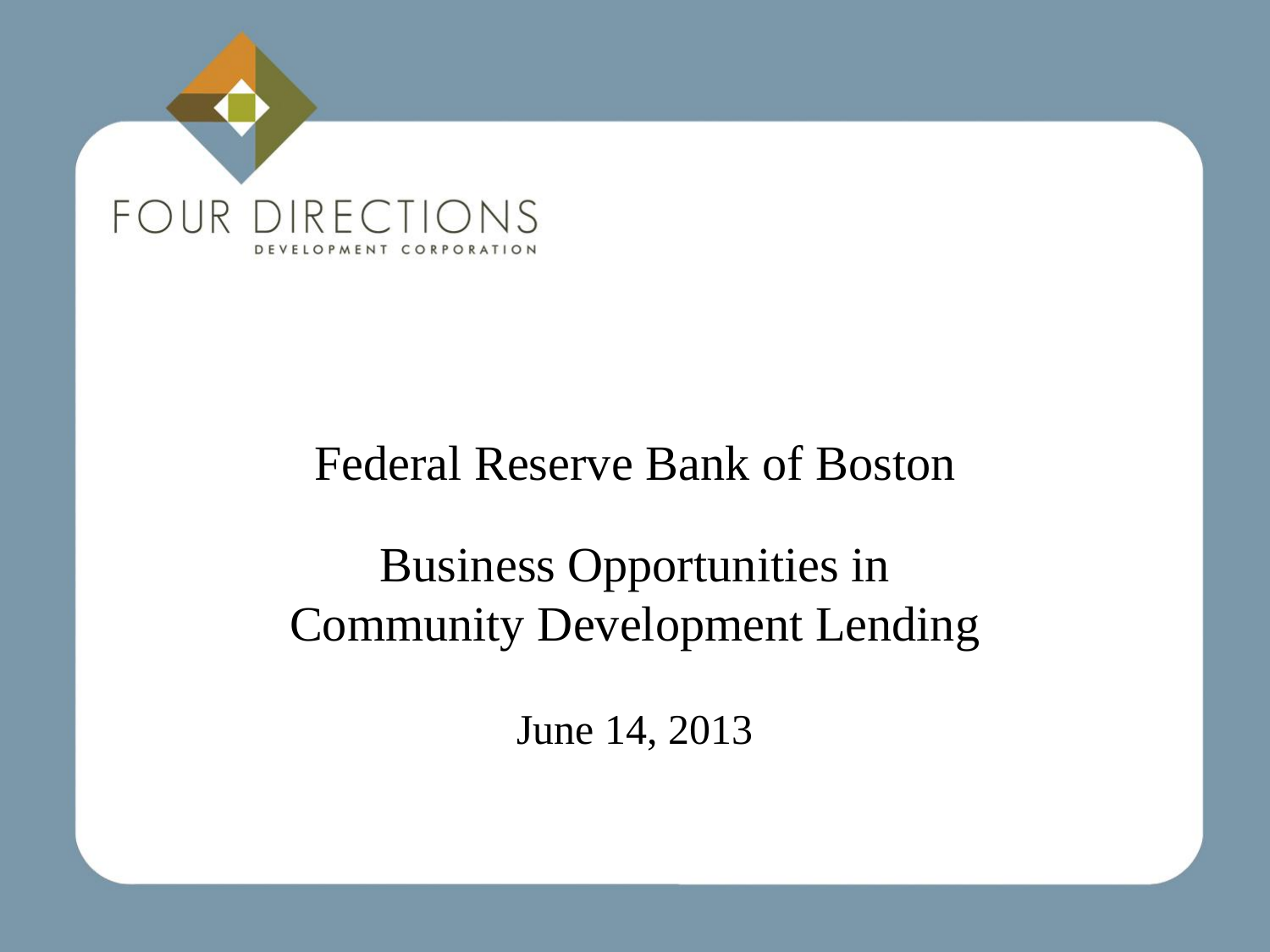### **About Four Directions**

- Founded in 2001 as a nonprofit Native Community Development Finance Institution (CDFI).
- Governed by a 15-member Board of Directors that includes two representatives from each of the five tribal communities.
- Four Directions has closed over 140 housing loans totaling more than \$ 6.5 million since opened doors in 2002.
- Since 2003, our small business loan program has provided \$1.66 million in financing to 32 small businesses.

**Mission:** To improve the social and economic conditions of the four Native American tribes in Maine-the Maliseet, Micmac, Passamaquoddy, and Penobscot-through education and investment in affordable housing, tribal business ventures and Native entrepreneurship.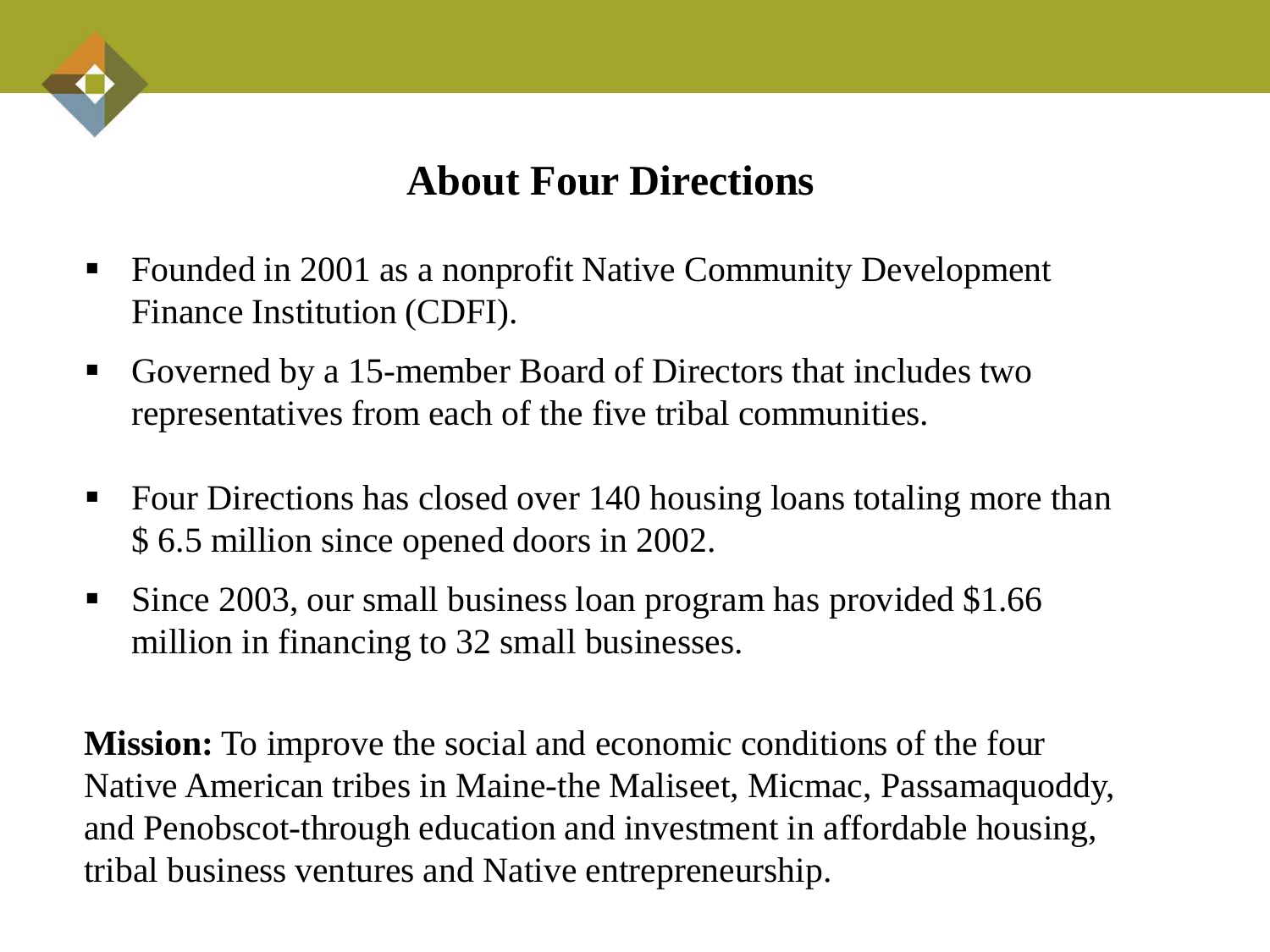## **Lending in Indian Country**

- $\triangleright$  Limited Access to Capital
- $\triangleright$  Limited use of reservation and trust land as collateral
- $\triangleright$  Tribal lands held in trust by federal government
- $\triangleright$  "Restraint on Alienation" –land cannot be sold or encumbered by a mortgage lien
- $\triangleright$  Ownership of land restricted to the Tribe or Tribal member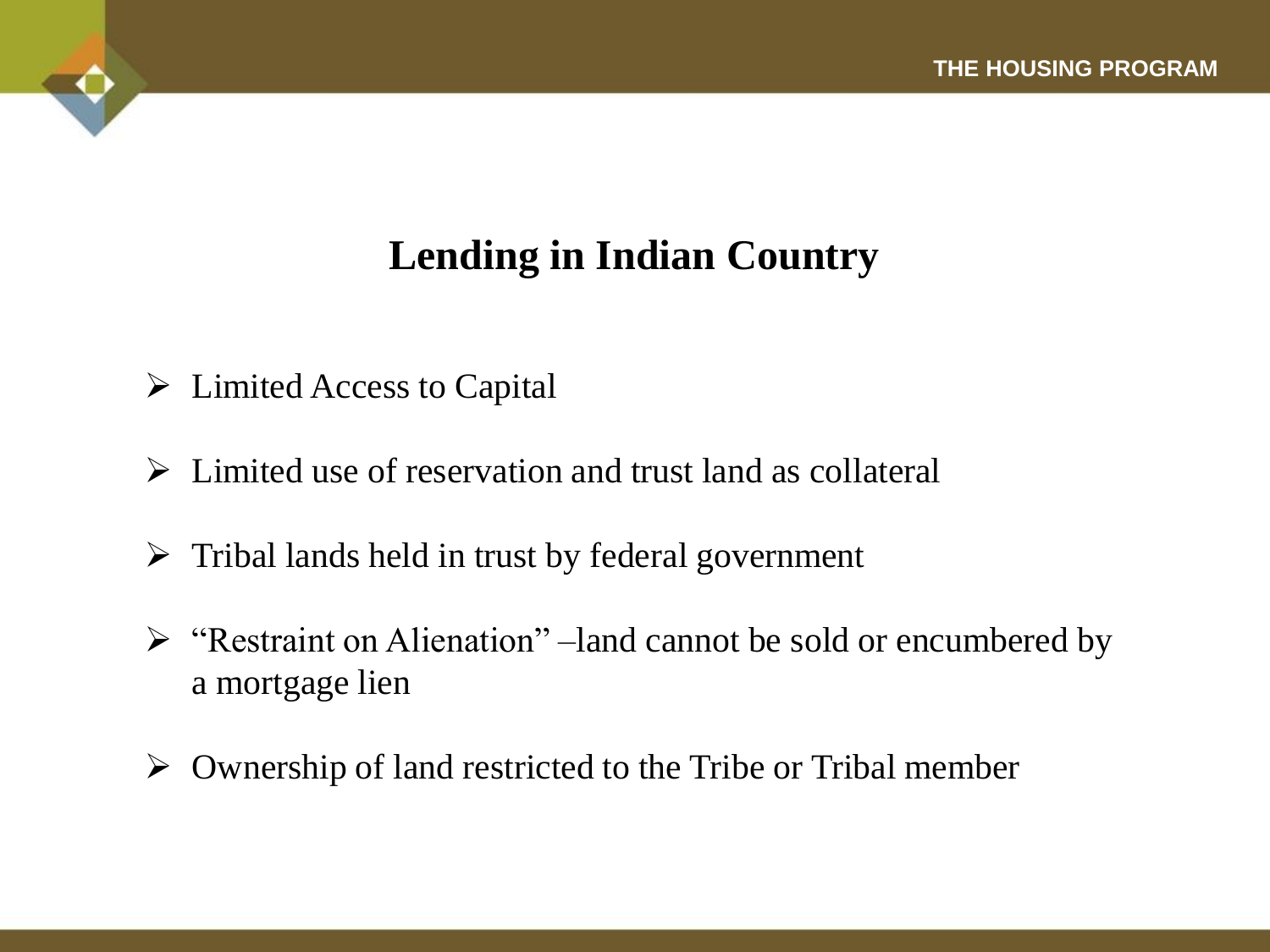## **Four Directions Lending in Tribal Communities**

Four Directions PIN Trustee Agreement – enabled FDDC to secure loan with real estate on reservation and to evict and foreclose. Penobscot Trustee (FDDC Board member) to hold deed on property for benefit of FDDC.

Tribal Lending Code with HUD and USDA – tribal legal infrastructure to allow for eviction & foreclosure in Tribal Court utilizing long term leasehold to transfer "ownership" in property.

FDDC has attracted over \$5 million in loan capital into Indian Country from a wide range of sources including banks, national and local churches, intermediaries and private foundations.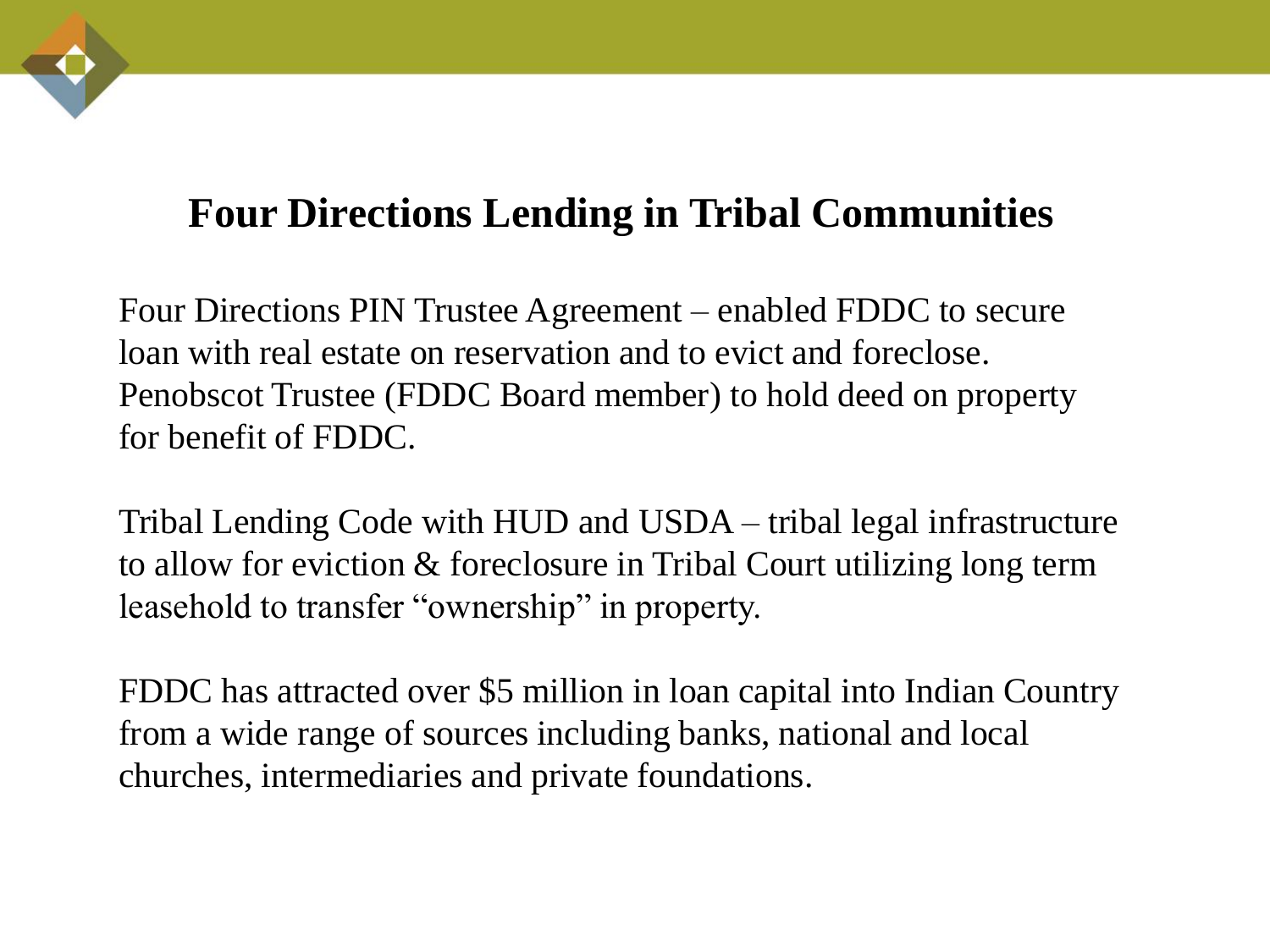#### **Impact of Four Directions Lending**

Able to bring affordable home financing products onto the reservation

Has significantly improved the quality and quantity of housing stock

With ready availability of financing, FDDC has helped to create a housing market where one barely existed

Increased property values, helping to build assets for tribal members

Released pent up demand, just the tip of the iceberg